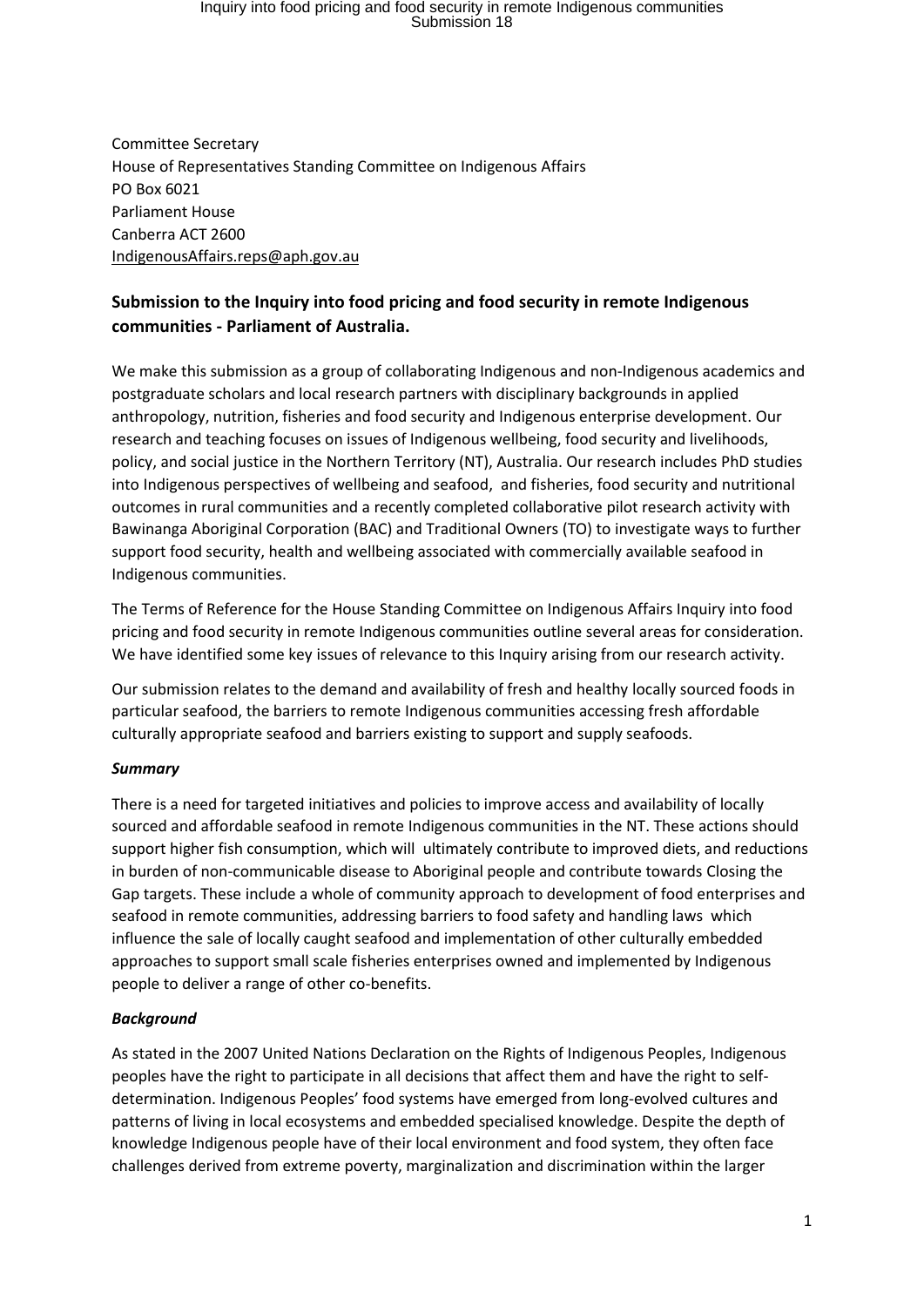society in which they live (Kuhnlein et al., 2009). It is recognised that increasing traditional food availability and access in Indigenous communities is a sound strategy to improve diets and health outcomes (Egeland and Harrison, 2013; Kuhnlein et al., 2006). Food insecurity is widespread in Australia's First Nations remote communities with reports of 67% of adults experiencing food insecurity (Brimblecombe et al., 2018). Access to traditional food is providing a safety net for families at these too frequent times when households run out of money to buy food (Ferguson et al., 2017). Protecting Indigenous peoples' food systems, continuation of tradition, preservation and connection with ancestral lands and knowledge is important for food security.

There are known factors that contribute to disadvantage in remote Aboriginal communities in the NT. Lack of housing, access to health facilities and lack of employment are some evident socioeconomic factors that directly or indirectly contribute to the health inequity in the NT (Zhao et al., 2013). This health inequity further contributes to the chronic disease burden for Aboriginal people residing in remote communities. As a result, chronic disease is affecting the lives of Aboriginal people through impairment of mobility and cognitive function; this denies Aboriginal people the basic human right of accessing nutritious food as well as disconnecting Aboriginal people from cultural roles, adversely affecting intergenerational knowledge transfer (Cubillo et al., 2020).

While addressing all the social-economical determinants is beyond the scope of this Inquiry there are initiatives that can contribute to addressing disadvantage. This includes accessibility to locally sourced food and enhanced local economy with the added positive public health correlation and continuation of connection to culturally appropriate foods.

It is imperative to increase the supply of fresh nutritious food in remote Aboriginal communities. It has been reported, based on store purchasing data, that at a population level there are low levels of high-quality protein and key micronutrients available; therefore, this should be addressed as an issue of high importance (Brimblecombe et al, 2013).

### *Nutritional benefits of fish and development of Indigenous fisheries*

Fish are an animal-source protein, as well as a rich source of omega-3 fatty acids and micronutrients such as heme iron, iodine, vitamins A, B12 and D, calcium and selenium (Roos et al., 2007; HLPE, 2014; Bogard et al*.,* 2015). Given this nutritional profile, consumption of fish can contribute to improved dietary quality across all population sectors, but especially women and children (Hicks et al., 2019). Locally caught (or potentially locally caught or gathered) seafood has traditionally been gathered, harvested and shared (within an economy of reciprocation) as part of traditional systems in remote Indigenous communities in the NT.

The development of culturally-aligned fisheries and aquaculture businesses on Aboriginal owned and managed land and sea are recognised as an important element of Indigenous socio-economic advancement in Australia. In coastal regions of northern Australia this is possible due to the relative abundance of Indigenous owned natural assets and the cultural, social and practices, knowledge and connections to country developed over thousands of years of habitation. However, until recently, Aboriginal Traditional Owners and their families have had limited engagement in the mainstream commercial coastal fisheries sector.

The Blue Mud Bay High Court decision of 2008 recognised significant Indigenous property rights to most of the intertidal zone (approximately 84% or 6,000 km) of the NT coast. This opened greater opportunities for Indigenous participation in commercial fisheries (and other marine related enterprises). The Northern Territory Government (NTG) under the NT Fisheries Act (1988) amended the existing Aboriginal Coastal Fishing Licenses (ACL) provisions in 2015 (sections 186-188), with aim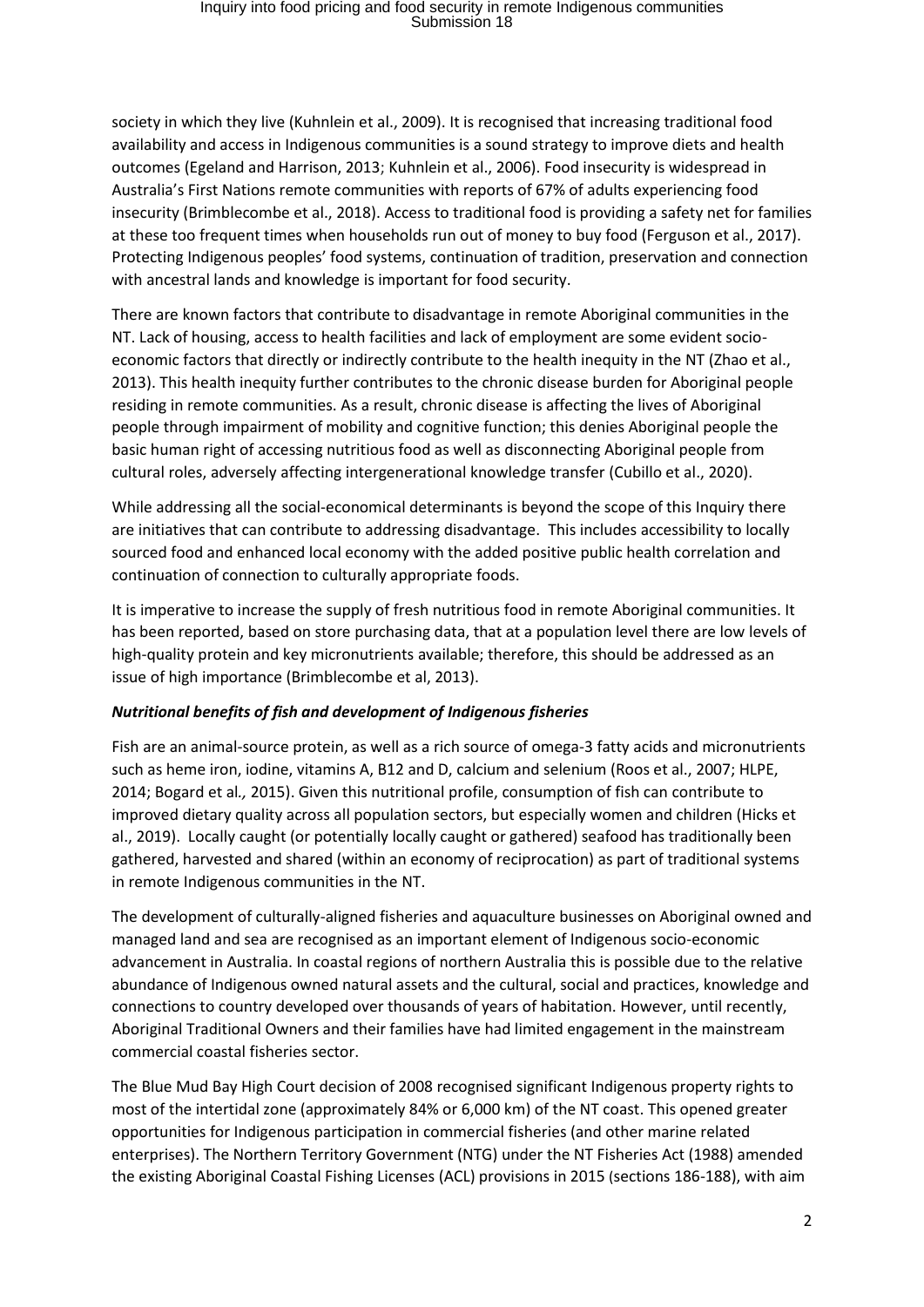of creating a transitional pathway to improve Aboriginal participation in commercial fisheries engagement.<sup>1</sup> This occurred alongside some capacity building initiatives under the NTG Indigenous fisheries training mentor program in 2015. Previously, under the NT Fisheries Act introduced in the early 1990s there was provision for Aboriginal community fishing licences but there were considerable restrictions in terms of net size, fish could not be sold outside of the community and only one licence could be held per community. The ACL regulations allow for multiple licenses per community.

### *Small-scale Indigenous Fishing enterprises in the NT*

The development of Aboriginal fishing businesses in the NT are broadly aimed at improving the livelihoods of Aboriginal community members by providing economic development pathways and the nutritional health and wellbeing of the wider community through providing access to a nutritious, diverse and culturally aligned food supply.

Over the last five years some Indigenous communities have established small-scale commercial fishing enterprises. The most successful and consistent to date has been operating in the community of Maningrida in the NT since 2016. The enterprise is operated under Aboriginal coastal fishing licenses (ACL) held by three Aboriginal Traditional Owners (TO) with support from BAC and the Commonwealth CDP program and the NTG Indigenous fisheries program. The TOs were motivated to provide a regular supply of local fish for the community and to provide culturally attractive employment opportunities for family members.

Generally, a team goes fishing two to four days a week. A small number of fish (and the less valuable or damaged fish) are kept aside by the fishing team as take-home food. This is permitted under Section 53 of NT Fishing Act which defines traditional fishing. The common fish species caught are:

- Blue Tail Mullet (*Moolgarda buchanani*)
- Diamond Mullet (*Liza vaigiensis*)
- Golden Trevally (*Gnathanodo speciosus*)
- Milkfish (*Chanos chanos*)
- Barracuda (*Sphyraena barracuda*)
- Queenfish (*Scomberoides commersonnianus*)
- Blue Threadfin (*Eleutheronema tetradactylum*)
- Whiting (*Sillago sihama*)

**.** 

Most of the fish catch is sold to community members in Maningrida providing the only commercially available fresh local seafood. The fish is sold fresh each week on Thursday nights from a stall outside the Maningrida supermarket at \$12.00 per kilogram. If there is any fish remaining after the market night, the crew drives around the community and sells fish packed in plastic bags directly from an esky. Blue tail mullet is usually the fish of choice for local Aboriginal community members. The most common way to cook the fish seems to be to wrap it in foil and cook it on coals in an outside fire. The \$12.00 per kilogram is a very competitive price compared to most animal-source / protein foods available in Maningrida and is therefore a favoured meal for many community members.

In the dry season, the Maningrida fishermen also drive to Ramingining community (a 2 hour drive accessible in dry season only) and set up a stall at the front of the Ramingining Council offices.

<sup>1</sup> Refer to NT Government website for details on ACL, [https://nt.gov.au/marine/commercial-fishing/aboriginal](https://nt.gov.au/marine/commercial-fishing/aboriginal-coastal-fishing-licences)[coastal-fishing-licences](https://nt.gov.au/marine/commercial-fishing/aboriginal-coastal-fishing-licences)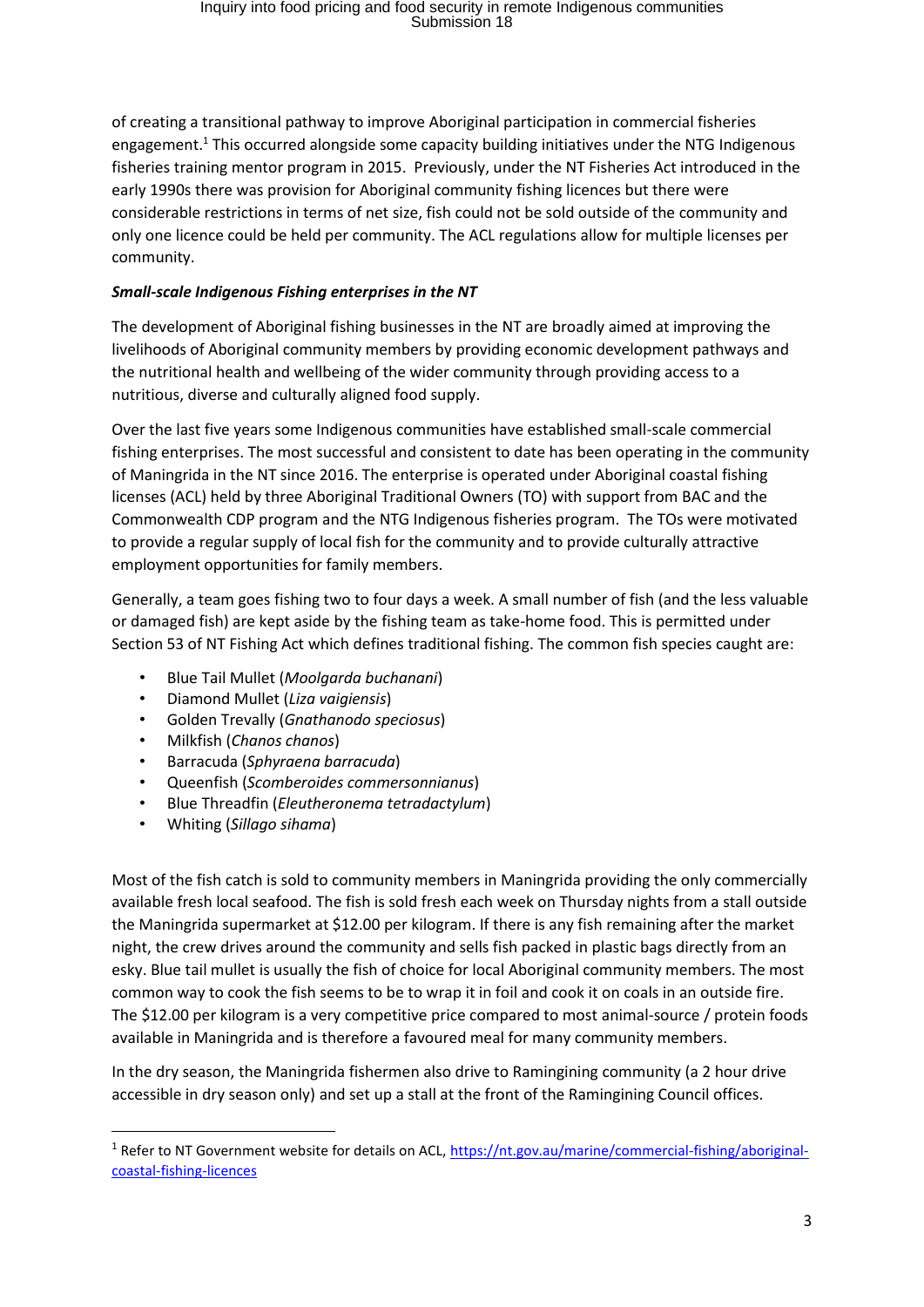The ACL fisheries enterprise economic mix includes government supported CDP participants, market-based economic activity (sales of fish) and the active use of customary knowledge and skills and social relations during the fishing operation and legal recognition of Indigenous land and sea rights. The enterprise is underpinned by success factors including: cultural alignment; strong social relationships; government support through CDP; strong TO leadership; the need for more nutritious food; community enthusiasm to consume local food (bush tucker); and local market demand. The benefits generated include the maintenance of customary knowledge, skills and social relations; culturally appropriate employment; and a regular supply of affordable, fresh fish offering positive health benefits.

### *Constraints and opportunities to support availability of locally caught seafood and food security*

The BAC has invested significant resources into the establishment and operation of the Maningrida ACL fishery enterprise, which generates a range of benefits to Maningrida people. These include flexible employment, regular supply of affordable, locally sourced, fresh fish offering the positive health benefit of delivering more fresh fish into local diets. Realization of Indigenous rights in the intertidal zone in the NT allows for development of culturally aligned Indigenous seafood enterprises, to deliver culturally sustainable jobs, improved nutrition, and food security.

However, a range of initiatives are needed to address the current barriers to maximising the health and wellbeing and other co-benefits from the availability of locally caught and sold seafood and increase food security in Maningrida and other remote communities seeking to develop similar enterprises. These include:

- 1. Assessment of the culturally appropriate food preferences of remote Indigenous people and other local consumers for fish/seafood along the value chain in different communities/contexts. There are different consumer consumption preferences for the species caught, with local community members often preferring whole fish but the stores or other organizations, such as Aged Care Facility or the School Nutrition Program, preferring fillets.
- 2. Promote a whole-of-community approach to development of food enterprises and seafood. Many government-funded organisations (aged-care facility, school, etc) purchase imported frozen seafood at prices that are hard to compete with for Aboriginal fishing businesses. Government-funded organisations could be provided with incentives to use local seafood. Managers of stores ordering food supplies are also usually non-local and have a very limited knowledge of community food preferences or cooking techniques. A strong involvement of local people in ordering and cooking foods would have wide benefits in terms of empowering local people to promote healthy foods. A whole-of-community approach to the development of food enterprises would be generally very helpful, with local community organisations consulted and encouraged to support the development of the enterprises.
- 3. Food safety and handling laws influence the product to be sold. Grocery stores and takeaway stores need to apply for a fish retailer licence to sell fish. These licences require certain conditions to be met and some stores are reluctant to increase their regulatory workload. To be able to process or cook fish a food business registration is required which requires significant investment into suitable facilities and processes, which can be hard to meet and very hard to navigate for local Aboriginal people. This is one reason why the focus to date has been on whole fish sales outside the store and mobile community sales.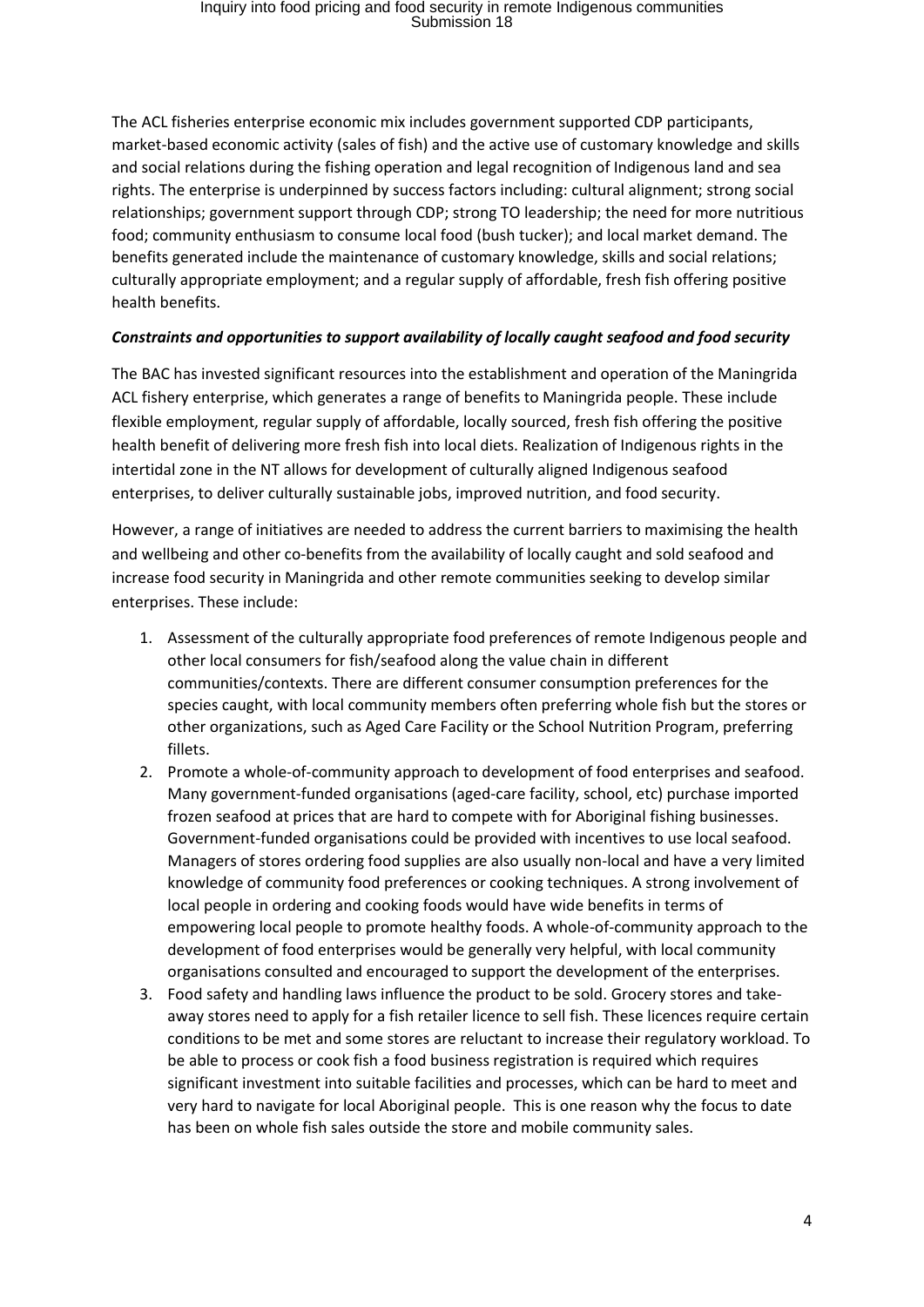- 4. Assessment of the policy opportunities to address barriers (regulatory and programmatic) that exist around remote Aboriginal people fishing, purchasing and consuming fish/seafood in local contexts.
- 5. Innovative approaches to physical assets and infrastructure to support supply of locally sourced seafood, such as the maintenance of specialised equipment such as nets, ice-making machines and fishing vessels, which is also a major challenge in remote communities.

There is no single successful strategy to make a difference in Indigenous communities' health, rather multiple strategies are required to help close the gap in nutrition-related chronic diseases. Yet, collaborative approaches are essential. Evidence suggests that programs will be likely to make an impact when Indigenous peoples' perspectives are considered, and whole-of-community partnerships between and among community members and stakeholders (e.g. nutritionists, health care providers, industry, government and non- government organisations) are considered to drive decision making and nutrition sensitive initiatives (Egeland and Harrison, 2013; Brimblecombe et al. 2017).

Yours sincerely



Associate Professor Natasha Stacey\* Research Institute for the Environment and Livelihoods, Charles Darwin University Ellengowan Drive, Casuarina Campus, Red 1 Casuarina, Darwin, NT 0909

Associate Professor, Julie Brimblecombe Department of Nutrition, Dietetics and Food, School of Clinical Sciences Monash University [Level 1, 264 Ferntree Gully Road,](https://aus01.safelinks.protection.outlook.com/?url=https%3A%2F%2Fmaps.google.com%2F%3Fq%3DLevel%2B1%2C%2B264%2BFerntree%2BGully%2BRoadNotting%2BHill%2BVIC%2B3168%2BAustralia%26entry%3Dgmail%26source%3Dg&data=02%7C01%7Cnatasha.stacey%40cdu.edu.au%7Cb78c004bb28243e202ff08d80e7530e6%7C9f2487678e1a42f3836fc092ab95ff70%7C0%7C0%7C637275243780922760&sdata=1GJ7lALOIXY1aCqR%2FHY1AwyZ%2BIsqiKDZXpVMk9BEBcA%3D&reserved=0) [Notting Hill VIC 3168](https://aus01.safelinks.protection.outlook.com/?url=https%3A%2F%2Fmaps.google.com%2F%3Fq%3DLevel%2B1%2C%2B264%2BFerntree%2BGully%2BRoadNotting%2BHill%2BVIC%2B3168%2BAustralia%26entry%3Dgmail%26source%3Dg&data=02%7C01%7Cnatasha.stacey%40cdu.edu.au%7Cb78c004bb28243e202ff08d80e7530e6%7C9f2487678e1a42f3836fc092ab95ff70%7C0%7C0%7C637275243780932755&sdata=pJ6bXzw3X6L1m4HDRhjErL7n82qamZPp3nCyJs2pq%2BU%3D&reserved=0)

Clement Bresson Enterprise Development Manager, Bawinanga Aboriginal Corporation, PMB 102, Winnellie, NT, 0822

Beau Cubillo PhD Candidate, Faculty of Nutrition, Dietetics and Food, Monash University [Level 1, 264 Ferntree Gully Road,](https://aus01.safelinks.protection.outlook.com/?url=https%3A%2F%2Fmaps.google.com%2F%3Fq%3DLevel%2B1%2C%2B264%2BFerntree%2BGully%2BRoadNotting%2BHill%2BVIC%2B3168%2BAustralia%26entry%3Dgmail%26source%3Dg&data=02%7C01%7Cnatasha.stacey%40cdu.edu.au%7Cb78c004bb28243e202ff08d80e7530e6%7C9f2487678e1a42f3836fc092ab95ff70%7C0%7C0%7C637275243780922760&sdata=1GJ7lALOIXY1aCqR%2FHY1AwyZ%2BIsqiKDZXpVMk9BEBcA%3D&reserved=0) [Notting Hill Vic, 3168](https://aus01.safelinks.protection.outlook.com/?url=https%3A%2F%2Fmaps.google.com%2F%3Fq%3DLevel%2B1%2C%2B264%2BFerntree%2BGully%2BRoadNotting%2BHill%2BVIC%2B3168%2BAustralia%26entry%3Dgmail%26source%3Dg&data=02%7C01%7Cnatasha.stacey%40cdu.edu.au%7Cb78c004bb28243e202ff08d80e7530e6%7C9f2487678e1a42f3836fc092ab95ff70%7C0%7C0%7C637275243780932755&sdata=pJ6bXzw3X6L1m4HDRhjErL7n82qamZPp3nCyJs2pq%2BU%3D&reserved=0)

Gianna Bonis-Profumo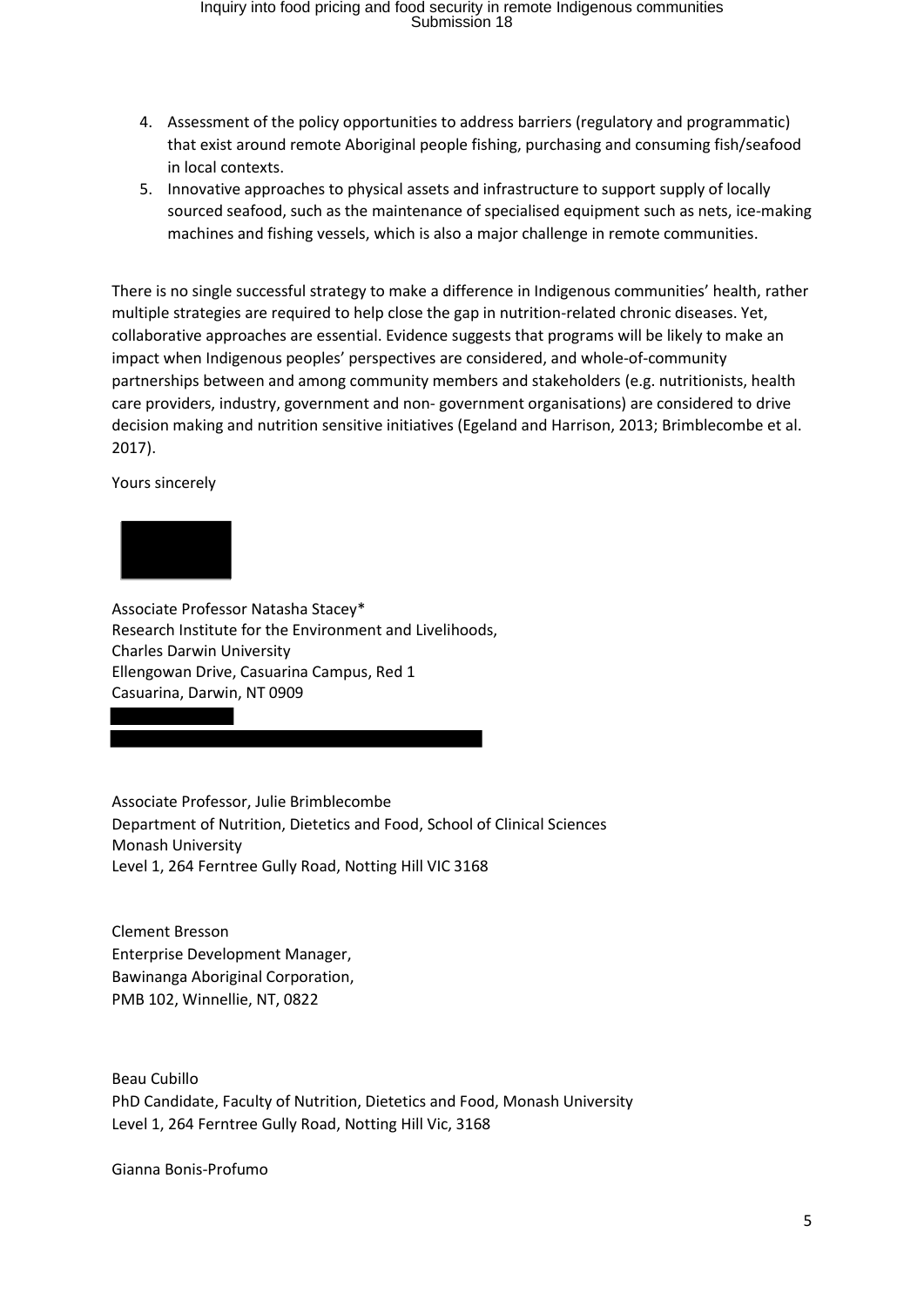PhD Candidate, Research Institute for the Environment and Livelihoods, Charles Darwin University Ellengowan Drive, Casuarina Campus, Red 1 Casuarina, Darwin, NT 0909

#### Emily Gibson

PhD Candidate, Research Institute for the Environment and Livelihoods, Charles Darwin University Ellengowan Drive, Casuarina Campus, Red 1 Casuarina, Darwin, NT 0909

#### **References cited**

- Brimblecombe, J. K., Ferguson, M. M., Liberato, S. C. & O'Dea, K. 2013. Characteristics of the community-level diet of Aboriginal people in remote northern Australia. Med J Aust, 198(7), 380-4.
- Brimblecombe, J., Bailie, R., van den Boogaard, C., Wood, B., Liberato, S. C., Ferguson, M., Coveney, J., Jaenke, R., & Ritchie, J. (2017). Feasibility of a novel participatory multi-sector continuous improvement approach to enhance food security in remote Indigenous Australian communities. *SSM - Population Health*, *3*, 576,<https://doi.org/10.1016/j.ssmph.2017.06.002>
- Brimblecombe, J., Ferguson, M., Barzi, F., Brown, C., & Ball, K. (2018). Mediators and moderators of nutrition intervention effects in remote Indigenous Australia. British Journal of Nutrition, 119(12), 1424-1433. doi:10.1017/S0007114518000880
- Cubillo, B., McCartan, J., West, C., and Brimblecombe,J. 2020. A Qualitative Analysis of the Accessibility and Connection to Traditional Food for Aboriginal Chronic Maintenance Hemodialysis Patients, Current Developments in Nutrition, 4 (4), <https://doi.org/10.1093/cdn/nzaa036>
- Egeland, G.M. and Harrison, G.G., 2013. 'Health disparities: promoting Indigenous Peoples' health through traditional food systems and self-determination', in H. Kuhnlein, B. Erasmus, D. Spigelski and B. Burlingame (Eds), *Indigenous peoples' food systems and well-being: interventions and policies for healthy communities*, pp.9-22, Rome: Food and Agriculture Organization of the United Nations.<http://www.fao.org/3/i3144e/I3144e02.pdf>
- Ferguson, M., Brown, C., Georga, C., Miles, E., Wilson, A., & Brimblecombe, J. (2017). Traditional food availability and consumption in remote Aboriginal communities in the Northern Territory, Australia. *Australian and New Zealand Journal of Public Health*, *41*(3), 294- 298. <https://doi.org/10.1111/1753-6405.12664>
- Hicks, C.C., et al. 2019. 'Harnessing global fisheries to tackle micronutrient deficiencies', *Nature*, 574, pp.95-98.
- High Level Panel of Experts (HLPE), 2014. Sustainable fisheries and aquaculture for food security and nutrition: A report by the High Level Panel of Experts on Food Security and Nutrition of the Committee on World Food Security, Rome. http:/www.fao.org/3/a-i3844e.pdf
- Kuhnlein, H.V., Erasmus, B. and Spigelski, D., 2009. *Indigenous peoples' food systems: the many dimensions of culture, diversity and environment for nutrition and health*. Rome: Food and